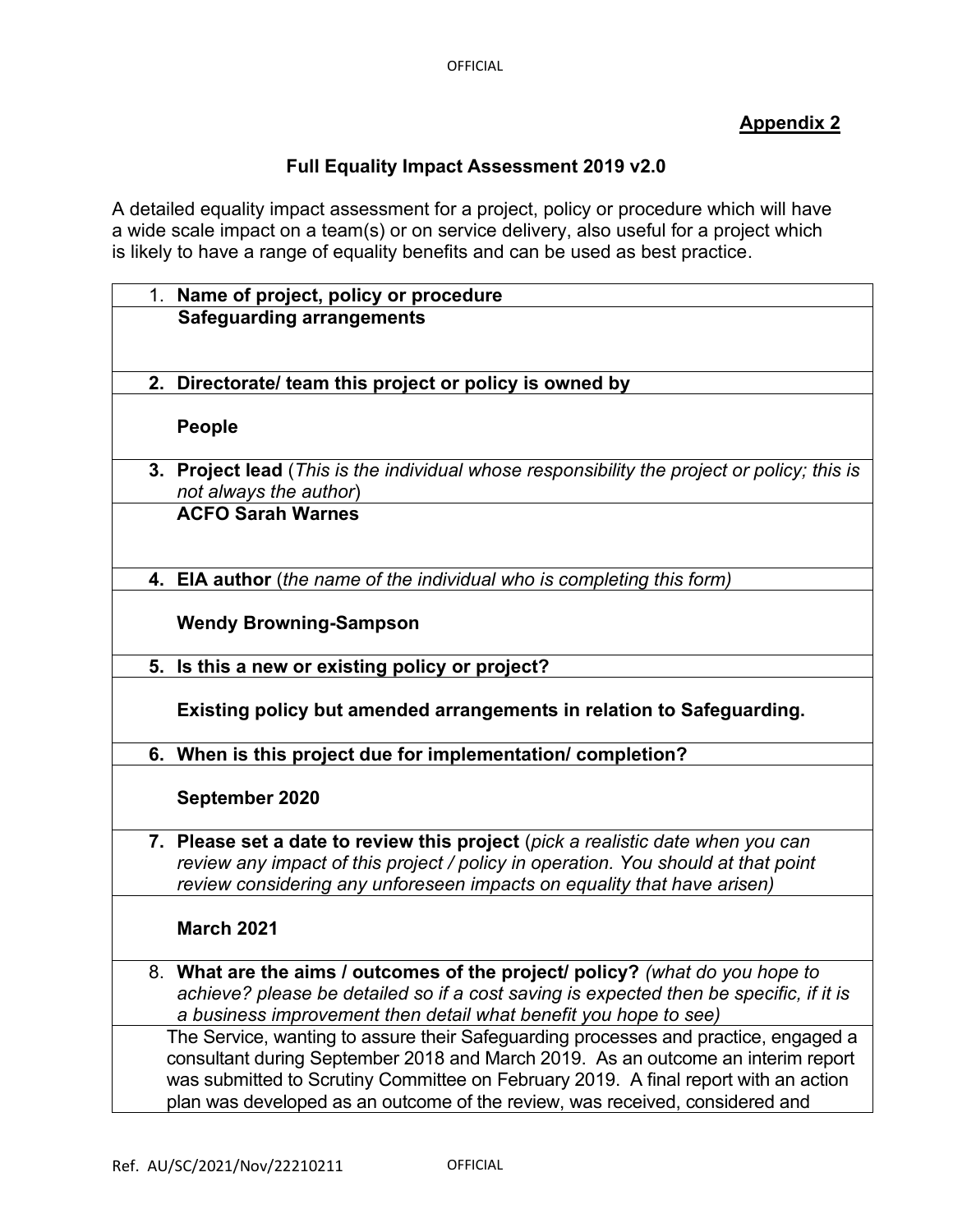recommendations approved by Scrutiny Committee at its meeting on 27 March 2019.

 In January 2020, the Safeguarding accountabilities were aligned to the ACFO People – a Brigade manager post as a temporary measure. This is in line with NFCC guidance which stipulates 'a named senior officer with overall responsibility'.

 Further work is programmed to align the Service to the NFCC guidance and best practice to support the Service to protect the most vulnerable people in our communities. Some of the work being undertaken includes:

- Policy and procedures
- Appointment of designated safeguarding officer to support and embed safeguarding within the Service
- Competency Framework within CPA
- Redefining WMFS relationships within 14 Safeguarding Boards or equivalent partnerships to improve clarity, consistency of approach and year in and year end assurance processes.
- Arrangements for Position of Trust Adults and Children's Policy.

## **Impacts**

This section is for you to demonstrate due consideration of consider any impact of your project, policy or procedure. **You must** provide data to evidence that you have researched the possible impact of your policy on employees and/or the community. Your data collection must be robust, and you must show evidence that you have analysed any potential impact or trends. Workforce Planning can help provide data if needed and support and guidance is available from the DICE team. **DO NOT** identity individuals.

| Have you identified any impacts due to race, ethnicity or national identity?<br>9. |  |  |
|------------------------------------------------------------------------------------|--|--|
| Nox<br><b>Yes</b>                                                                  |  |  |
| If yes detail here:                                                                |  |  |
|                                                                                    |  |  |
| 10. Have you identified any impacts due to gender, including gender identity,      |  |  |
| transgender and non-binary gender identity?                                        |  |  |
| No x Yes                                                                           |  |  |
| If yes detail here:                                                                |  |  |
|                                                                                    |  |  |
| 11. Have you identified any impacts due to disability, including mental health,    |  |  |
| learning difficulties, and those on the Autistic spectrum?                         |  |  |
| No x Yes                                                                           |  |  |
| If yes detail here:                                                                |  |  |
|                                                                                    |  |  |
|                                                                                    |  |  |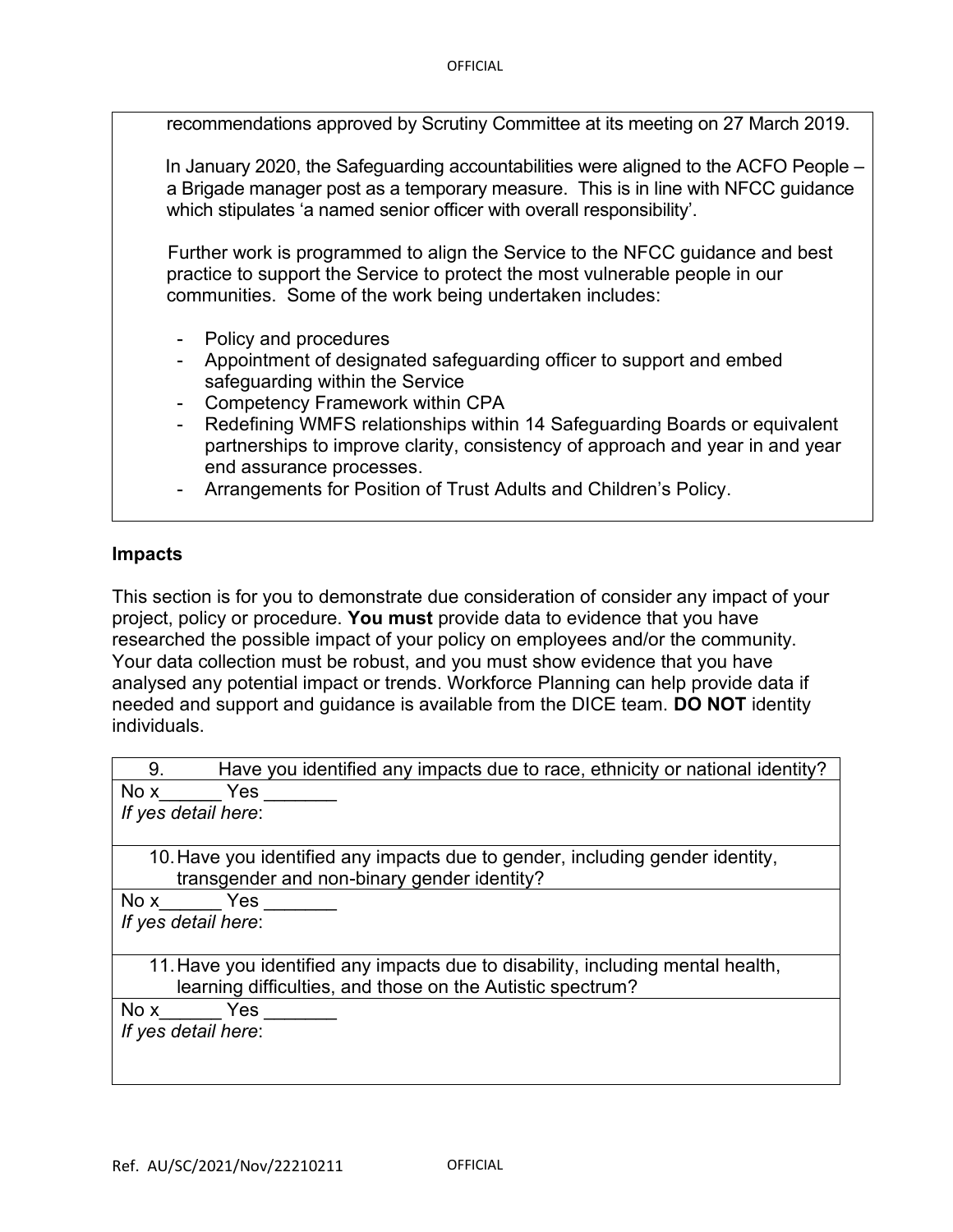12. Have you identified any impacts due to Religion or Philosophical belief, including any non-mainstream faiths?

No x  $Y$ es

*If yes detail here*:

13. Have you identified any impacts due to age? This includes any impact on those 18 years old and above

No x  $Yes$ 

*If yes detail here*:

14. Have you identified any impacts due to sexual orientation? This includes Bi sexual and should **not be** confused with gender identity.

No x Yes

*If yes detail here*:

15. Have you identified any impacts due to maternity/ paternity?

No x  $Y$ es

*If yes detail here*:

16. Have you identified any impacts due to an individual's marital status, this includes same sex partnerships?

No x  $Y$ es

*If yes detail here*:

17. Who is will to benefit from this project or policy?

Vulnerable people within our communities will be more effectively supported through the new arrangements. The new arrangements will also ensure more consistency within our Service through the embedding of the Safeguarding assurance processes.

18. Are any individuals or groups likely to be adversely impacted by the project or policy? If so, detail who.

The Safeguarding arrangements will apply to all vulnerable people irrespective of any protected characteristic.

19. What consultation have you carried out or plan to carry out?

The Safeguarding Policy has been consulted through our consultative arrangements. Updates on our approach to safeguarding have been shared with WMFRA Scrutiny committee and amends to the arrangements with partners will be through an engagement process with the partners. This will include 14 Safeguarding boards across WMFS service delivery area.